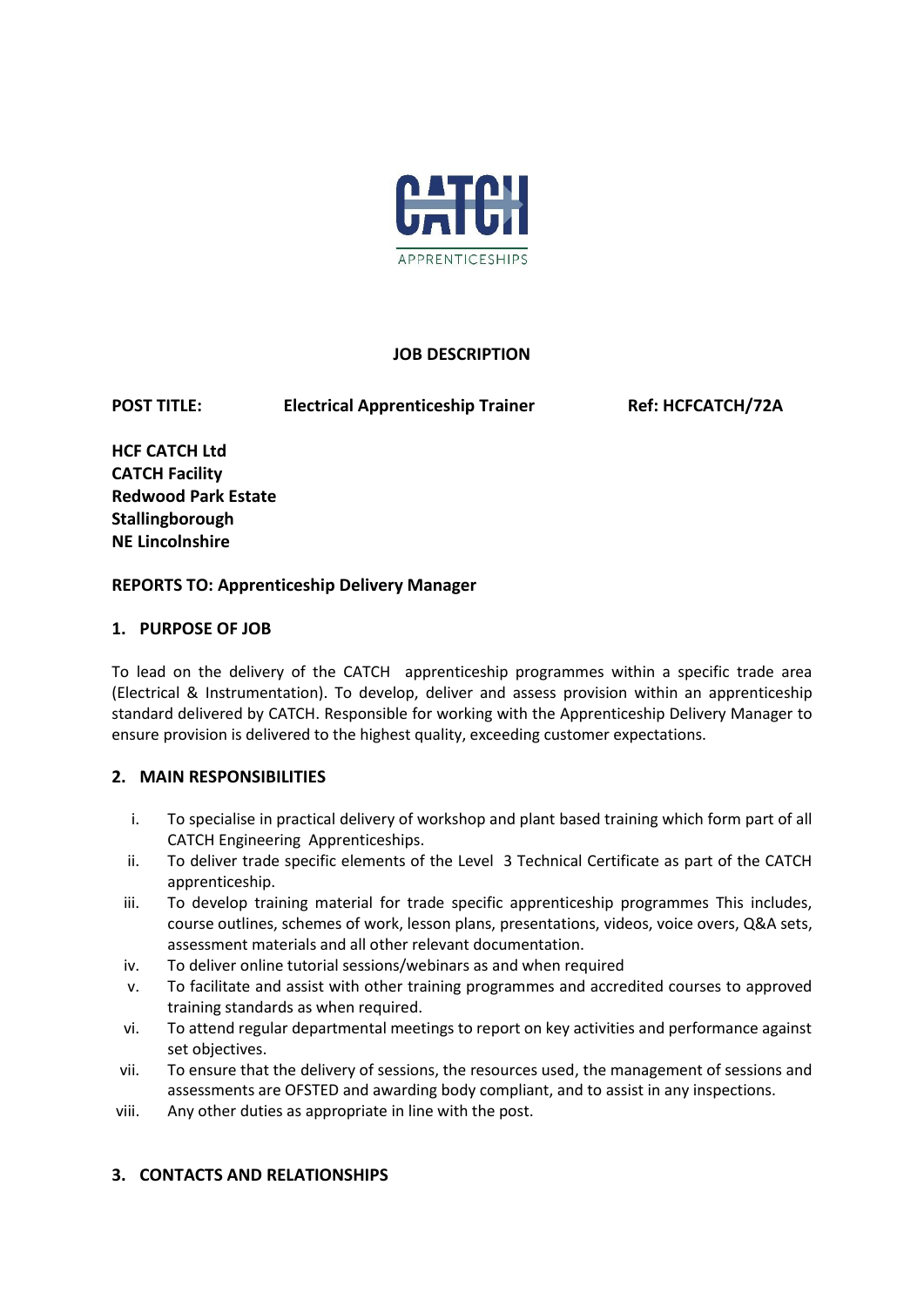**INTERNAL** – Apprentices, CATCH team members mainly Apprenticeship Delivery Manager, Chief Operating Officer, other CATCH trainers/Associates and Business Support Manager. **EXTERNAL** Member companies and their employees responsible for their apprentices.

# **4. DECISIONS**

Discretion – Makes day to day decisions in accordance with the main tasks of the role and in accordance with CATCH policies and guidelines.

### **5. WORK ENVIRONMENT**

- i. Work Demands The post holder will be required to work to overall targets set by the Chief Executive and the CATCH Board of Directors. On a daily basis, reports to the Apprenticeship Delivery Manager
- ii. Physical Demands The work may require moving and handling display stands, boxes of publications and other office equipment from time to time.
- iii. Working Conditions The post holder will be based at the Apprenticeship Delivery Centre for delivery of training and have flexibility to either come into the office or work from home on "non-contact days".
- iv. Hours of Work Some 'out of hours' working may be required to meet the needs of the role.

# **6. KNOWLEDGE & SKILLS**

- i. STEM background through industry experience and relevant qualifications
- ii. Teaching experience, preferably of apprenticeship programmes
- iii. Knowledge and experience of trade specific specialism eg. Electrical, Instrumentation, Mechanical, Welding or Pipefitting.
- iv. Good planning and organisational abilities
- v. IT literate with experience of using Word, Excel, Powerpoint, Teams and Moodle.
- vi. Understanding of training and development and relevant qualification systems
- vii. Excellent interpersonal, presentation and communication skills, both verbal and written

### **7. GENERAL**

- i. **Other Duties** The duties and responsibilities in this job description are not restrictive and the post holder may be required to undertake other duties from time to time. Any such duties should not however substantially change the general character of the post.
- ii. **Equal Opportunities** The post holder must carry out his/her duties with regard to our Equal Opportunities policy.
- iii. **Health and Safety** The post holder must carry out his / her duties with full regard to our Health and Safety Procedures.
- iv. **Training** –CATCH policy to provide relevant training and personal development opportunities to support the development of the individual and their role in the organisation.
- v. **ISO 9001** to comply with company policies and procedures and ensure that the ISO 9001 policy is adhered to at all times. The role is dependent upon the completion of a successful DBS certificate.
- vi. **Confidentiality -** To manage the learners and learning environment with due respect to government guidelines on Safeguarding, Prevent and Data Protection and all CATCH procedures pertaining to these initiatives.